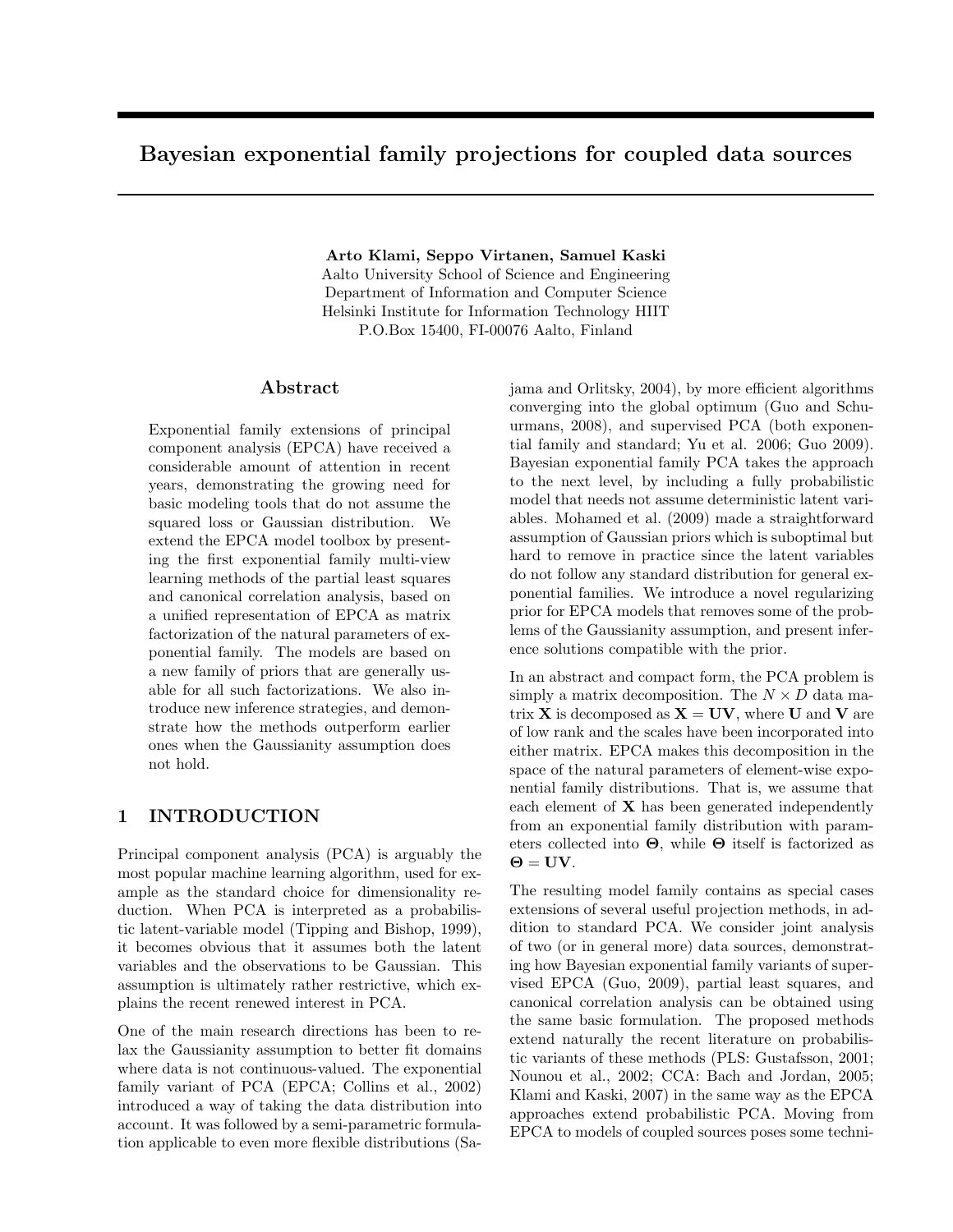cal challenges for the inference. We introduce a practical approximative Bayesian inference technique that effectively solves many of those for our proposed prior.

We will first recap the general form of exponential family projection models, and proceed to introduce in detail the assumptions that result in the multi-view models of coupled data sources. Then we introduce ways of defining priors for the models, and present inference algorithms. Finally, the models are demonstrated to outperform their rivals in a number of experiments using both artificial and real data.

### 2 EXPONENTIAL FAMILY PCA

A vectorial random variable  $\mathbf{x} \in \mathbb{K}^D$  (where K is a suitable subset of the real-space, such as  $\mathbb{Z}$  or  $\mathbb{R}_+$ ) in the exponential family follows the distribution

$$
p(\mathbf{x}|\boldsymbol{\theta}) = \exp(s(\mathbf{x})^T \boldsymbol{\theta} + h(\mathbf{x}) - g(\boldsymbol{\theta})), \quad (1)
$$

where the elements of **x** are assumed independent of each other. Here  $\boldsymbol{\theta} \in \mathbb{K}^D$  represents the natural parameters of the distribution,  $g(\cdot)$  is the log cumulant function that normalizes  $p(\mathbf{x}|\boldsymbol{\theta})$  to be a valid distribution,  $s(\cdot)$  are the sufficient statistics, and  $h(\cdot)$  is a function of the data alone. We choose the natural exponential family by assuming  $s(\mathbf{x}) = \mathbf{x}$ . The function  $g(\cdot)$  then defines the distribution: different choices lead to different exponential family distributions including Gaussian with unit variance, Bernoulli, Poisson, and exponential to name a few. For every member of the exponential family there exists a conjugate prior distribution for  $\theta$ :

$$
p(\boldsymbol{\theta}) \propto \exp(\boldsymbol{\lambda}^T \boldsymbol{\theta} - \nu g(\boldsymbol{\theta})).
$$

Exponential family PCA is computed in the natural parameter space of the element-wise exponential family. The element  $\mathbf{X}_{nd}$  is assumed to come from  $p(\mathbf{X}_{nd}|\mathbf{\Theta}_{nd})$ , independently for all elements. Thus the matrix  $X$  is assumed to come from distribution  $p(X|\Theta)$ , where we further assume  $\Theta = UV$  is of low rank; U and V have a low pre-specified number  $K$  of columns and rows, respectively<sup>1</sup>. Essentially, we make the conditional independence assumption between elements of **X** given  $\Theta$ , assuming that  $\Theta$  is flexible enough to capture the relevant structure in data. The rows of U can be interpreted as latent variables generating the data, and  $V$  as projections transforming the latent variables. With Gaussian distribution and Gaussian latent variables this would result in probabilistic PCA.

Bayesian treatment of EPCA (Mohamed et al., 2009) requires prior distributions for the model parameters U and V. We will discuss the priors in more detail in Section 4 after introducing a set of coupled data analysis models obtained as special cases of EPCA.

### 3 MODELS FOR COUPLED DATA

#### 3.1 GENERAL FORM

Two data sets,  $\mathbf{Y}_1 \in \mathbb{K}^{N \times D_1}$  and  $\mathbf{Y}_2 \in \mathbb{K}^{N \times D_2}$ , are coupled if the samples co-occur; each row of  $Y_1$  is paired with the corresponding row in  $Y_2$ . By concatenating the two sources as  $X = \begin{pmatrix} Y_1 & Y_2 \end{pmatrix}$  we can write several projection methods for coupled data sources as EPCA of X, that is, as factorizations of the form  $\Theta = UV$ , where certain elements of V are restricted to be zero. Many of the decisions in practical modeling, such as the choice of prior distributions and inference algorithm, are independent of such restrictions imposed on  $V$ , and hence the unified framework helps in developing practical algorithms for various coupled data analysis tools.

#### 3.2 SUPERVISED EPCA

Supervised PCA is the simplest model for coupled data. One of the sources, say  $\mathbf{Y}_1$ , is treated as the target variable, and the task is to find a low-dimensional representation of  $\mathbf{Y}_2$  that helps in predicting the target. In the simplest case one obtains the solution directly as the EPCA of X. The original SPCA formulation (Yu et al., 2006) as well as the supervised EPCA (Guo, 2009) follow this idea, the crucial difference being that the latter makes a suitable distributional assumption for discrete target variables. Due to the basic assumption of independence over the features, the model is written as

$$
p(\mathbf{Y}_1, \mathbf{Y}_2, \mathbf{U}, \mathbf{V}) = p(\mathbf{Y}_1 | \mathbf{U}, \mathbf{V}_1) p(\mathbf{Y}_2 | \mathbf{U}, \mathbf{V}_2)
$$
  

$$
p(\mathbf{U}) p(\mathbf{V}_1) p(\mathbf{V}_2),
$$

where  $\mathbf{V} = \begin{pmatrix} \mathbf{V}_1 & \mathbf{V}_2 \end{pmatrix}$  so that the columns are split according to the features in  $X$ . No distinction is made between the features in  $Y_1$  and  $Y_2$ , and hence the supervision is weak.

The predictive performance improves if one does not attempt to model  $Y_2$  perfectly; the ultimate task is to predict  $Y_1$  and the covariates  $Y_2$  should be modeled only to the degree they help in that. Rish et al. (2008) solved this by introducing a weighting for the generative parts,

$$
p(\mathbf{Y}_1, \mathbf{Y}_2, \mathbf{U}, \mathbf{V}) = p(\mathbf{Y}_1 | \mathbf{U}, \mathbf{V}_1) p(\mathbf{Y}_2 | \mathbf{U}, \mathbf{V}_2)^{\alpha}
$$

$$
p(\mathbf{U}) p(\mathbf{V}_1) p(\mathbf{V}_2),
$$

<sup>&</sup>lt;sup>1</sup>For non-centered data one can include a separate rankone mean parameter in the factorization, controlling the mean of each feature. We leave the mean parameter out to simplify the formulas.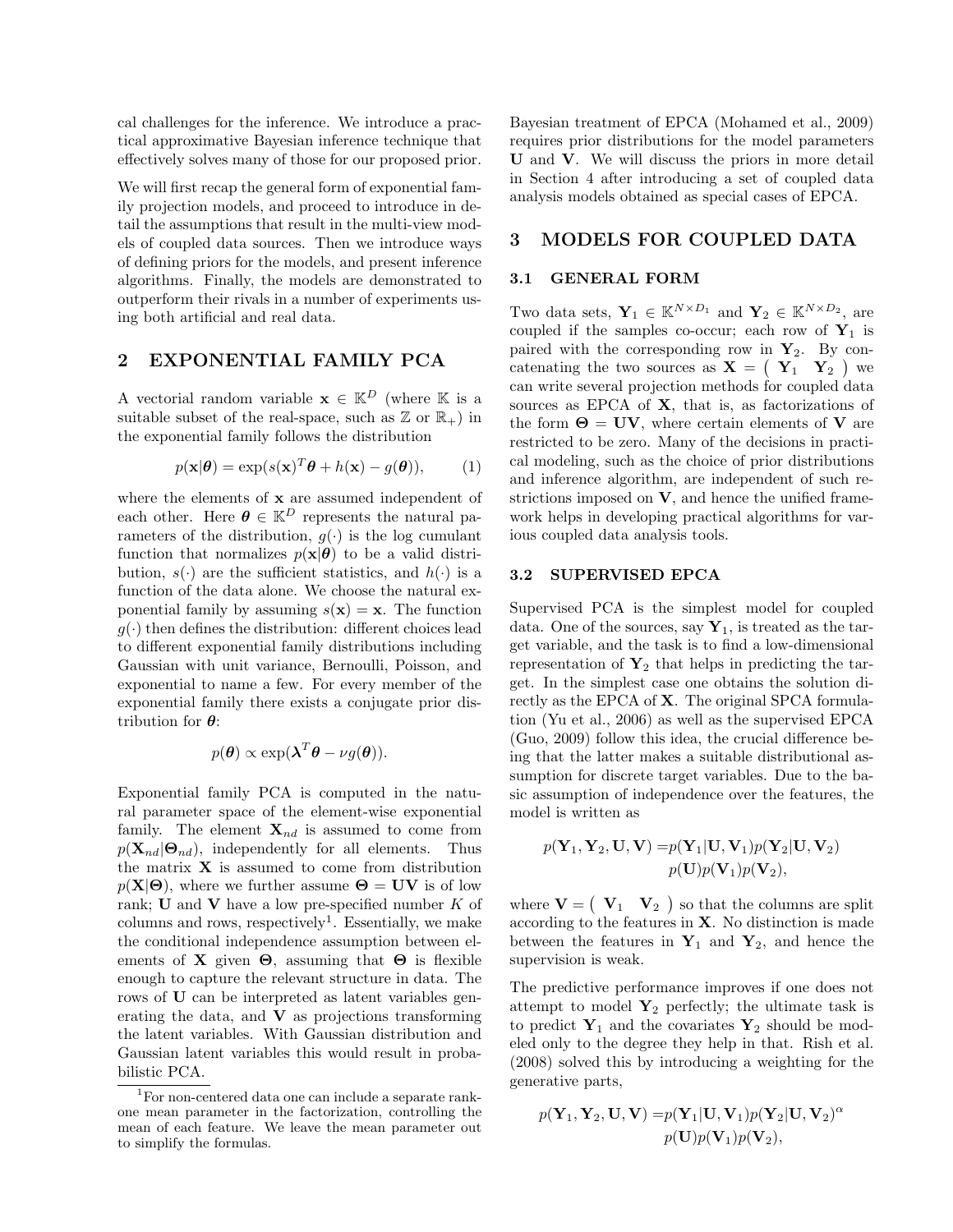where  $\alpha$  controls the relative importance of modeling the two sources. A small value for  $\alpha$  equals spending less modeling power on the covariates, resulting in increased predictive performance. The value is chosen for instance by cross-validation.

#### 3.3 EXPONENTIAL FAMILY PLS

An alternative way of improving the predictive performance in supervised learning tasks is to allow the covariates to have structured noise that is independent of the target variable. This leads naturally to a classical linear supervised dimensionality reduction method of partial least squares (PLS) and its probabilistic variants (Gustafsson, 2001; Nounou et al., 2002). We extend the idea to the exponential family distributions.

The key idea in EPLS is that not all variation in  $Y_2$ is relevant for predicting  $Y_1$ . As a generative model we restrict some of the components to only model  $Y_2$ . By factoring  $\mathbf{U} = \begin{pmatrix} \mathbf{U}_S & \mathbf{U}_2 \end{pmatrix}$  and **V** as

$$
\mathbf{V}=\left(\begin{array}{cc} \mathbf{V}_{S1} & \mathbf{V}_{S2} \\ \mathbf{0} & \mathbf{V}_2 \end{array}\right),
$$

where S indicates shared variables, we can still write the model as  $\Theta = UV$ . The model complexity is governed by setting the ranks of the various parts. Denoting the rank of  $U_S$  by  $K_S$  and the rank of  $U_2$  by  $K_2$ , the zeroes in  $V$  the make sure the last  $K_2$  columns of U will have no effect on  $Y_1$ . In more intuitive terms we have  $\Theta = \begin{pmatrix} \Theta_1 & \Theta_2 \end{pmatrix}$ , where the parameters can equivalently be written as

$$
\begin{aligned} \mathbf{\Theta}_1 &= \mathbf{U}_S \mathbf{V}_{S1} \\ \mathbf{\Theta}_2 &= \mathbf{U}_S \mathbf{V}_{S2} + \mathbf{U}_2 \mathbf{V}_2. \end{aligned} \tag{2}
$$

This makes explicit the assumption that all variation in the target variable must come from the shared latent sources, while the covariates are created as an additive sum of the shared and source-specific variation.

We will later show in the experiments how EPLS requires less shared components for predicting  $Y_1$  than supervised PCA, which makes the model easier to interpret.

#### 3.4 EXPONENTIAL FAMILY CCA

Going beyond mere prediction problems, a common task in analysis of coupled data is finding what is shared between the two data sources. This is a kind of data fusion task; the goal is to compress two data sources into a representation that captures the commonality between the two. The problem has traditionally been solved by canonical correlation analysis, or its kernelized variant, that have been applied to a range of practical problems such as extracting shared



Figure 1: Graphical model for Bayesian exponential family CCA.

semantics of document translations (Vinokourov et al., 2003) and discovering dependencies between images and associated text to be used as preprocessing for classification (Farquhar et al., 2006). The probabilistic interpretation of CCA (Bach and Jordan, 2005) shows that the classical CCA implicitly assumes normal distribution. We remove this assumption and present a novel generalization of CCA to the exponential family that is useful, e.g., for analysis of text documents described as binary word occurrences or counts.

In the exponential family projection framework, ECCA is obtained by factoring the parameters as  $\mathbf{U} = \begin{pmatrix} \mathbf{U}_S & \mathbf{U}_1 & \mathbf{U}_2 \end{pmatrix}$  and

$$
\mathbf{V}=\left(\begin{array}{cc} \mathbf{V}_{S1} & \mathbf{V}_{S2} \\ \mathbf{V}_1 & \mathbf{0} \\ \mathbf{0} & \mathbf{V}_2 \end{array}\right),
$$

following the presentation of Archambeau and Bach (2009). The notation is equivalent to (Klami and Kaski, 2008)

$$
\begin{aligned} \mathbf{\Theta}_1 &= \mathbf{U}_S \mathbf{V}_{S1} + \mathbf{U}_1 \mathbf{V}_1 \\ \mathbf{\Theta}_2 &= \mathbf{U}_S \mathbf{V}_{S2} + \mathbf{U}_2 \mathbf{V}_2. \end{aligned}
$$

Depending on the task we then analyze either the shared variables  $U<sub>S</sub>$ , implicitly marginalizing out the other parts, or either one of the source-specific ones. The full model is illustrated in Figure 1, to clarify the role of the various parts of V.

# 4 PRIORS FOR EXPONENTIAL FAMILY PROJECTIONS

We will now turn our focus to the prior distributions given for the model parameters, which is an open problem for exponential family models in general and coupled-data models in particular. We propose a family of prior distributions that incorporates certain common choices as special cases, while being an efficient way of altering a compromise between conjugacy and flexibility in practical models.

Mohamed et al. (2009) extended the EPCA to a full Bayesian model, specifying priors directly for U and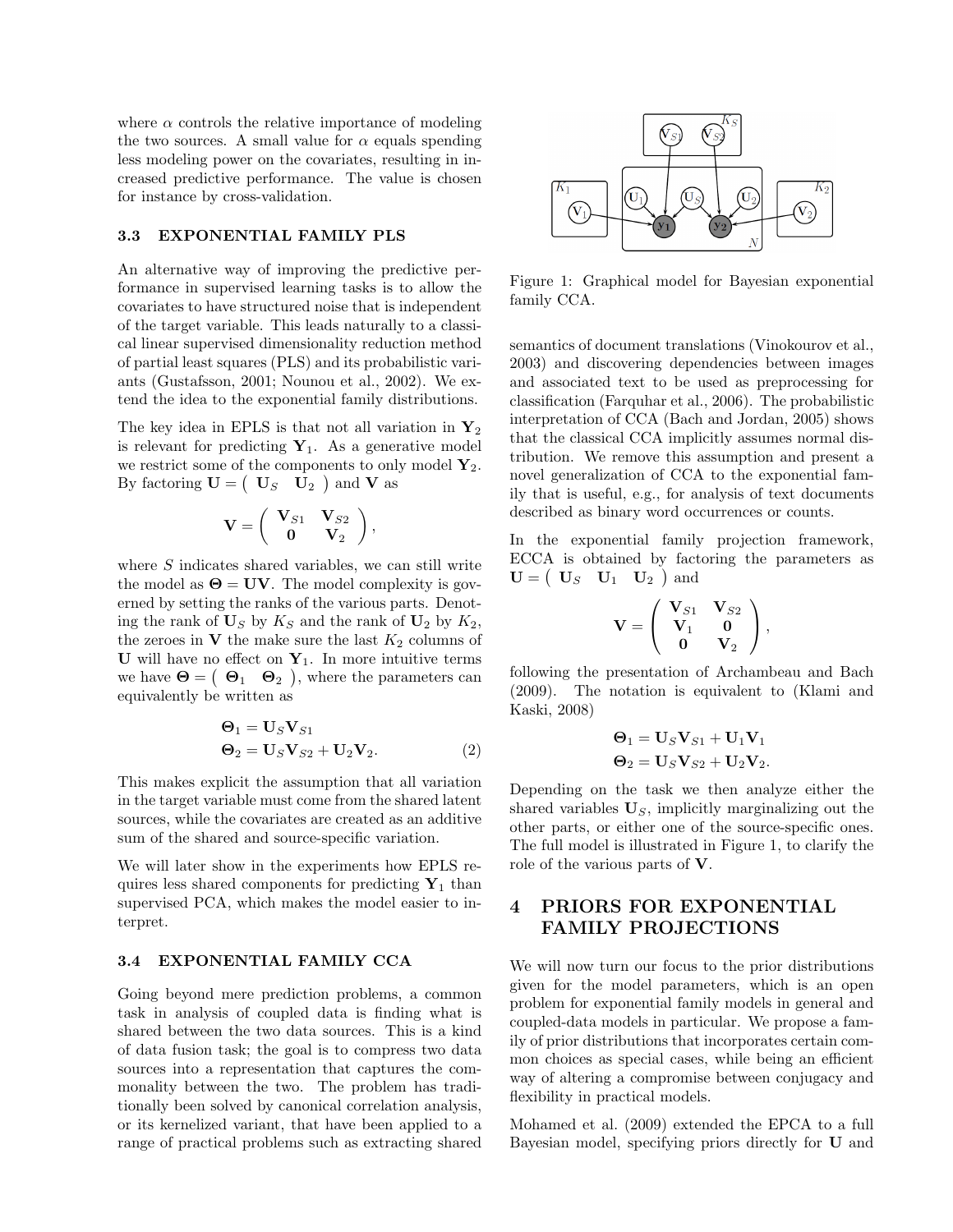V. This approach is conceptually simple and straightforward, but it is hard to determine which distributions to use. Mohamed et al. (2009) borrowed the assumption of normally distributed latent variables U from the Gaussian case, while taking  $V$  conjugate to the specific exponential family. Unfortunately that choice is poor for some exponential family distributions. For example, for the exponential distribution the domain of  $\Theta$  is the set of positive real numbers, which does not comply with the normal distribution.

Another intuitive alternative is to impose the prior on the product UV, instead of formulating separate priors for each variable. For UV we can easily choose a prior conjugate to the specific distribution of  $X$ , which makes the estimation of  $\Theta$  easy. However, we then lose the connection to the actual factorization; while the model is still parameterized through the low-rank matrices U and V, they become unidentifiable. In practice, the model can still be useful: If the goal is not to analyze the components but to find a low-rank approximation of  $X$  (which is sufficient e.g. for reconstructing the original data from a compressed version), then it is feasible to place the prior directly on  $\Theta$ .

To combine the advantages of the above two formulations, we introduce the general prior family

$$
p(\mathbf{U}, \mathbf{V}) = \frac{1}{Z(\boldsymbol{\psi})} a(\mathbf{U}\mathbf{V})^{\beta} b(\mathbf{U})^{\gamma} c(\mathbf{V})^{\gamma}, \qquad (3)
$$

where  $\beta$  and  $\gamma$  are control parameters. The functions  $a(\cdot)$ ,  $b(\cdot)$ , and  $c(\cdot)$  can be arbitrary non-negative functions over the domain of the parameters, and  $\psi$ denotes collectively the parameters of all of them. The entire normalization is done with  $Z(\psi)$  so the functions  $a(\cdot)$ ,  $b(\cdot)$  and  $c(\cdot)$  need not be normalized. In practice, however, one would typically use simple standard distributions. Then  $(\beta = 0, \gamma = 1)$  and  $(\beta = 1, \gamma = 0)$  reduce the prior into the simpler alternatives discussed above, and setting  $\gamma = 1 - \beta$  provides a single-parameter family for interpolating between the two.

A useful property of the prior is that if  $a(\cdot)$  is set to give zero for values outside the domain of Θ, then already a small  $\beta$  will be sufficient to restrict  $b(\mathbf{U})^{\gamma}c(\mathbf{V})^{\gamma}$  to be a valid prior. More generally,  $a(UV)$  can be thought of as a regularization term, making the model less sensitive for the specific choice of the distributions  $b(U)$ and  $c(V)$ . In practice we simply use component-wise Gaussian priors,

$$
b(\mathbf{U}) = \prod_{n=1}^{N} b(\mathbf{U}_{n,:}) = \prod_{n=1}^{N} N(\mathbf{0}, \Sigma_{\mathbf{U}})
$$

$$
c(\mathbf{V}) = \prod_{k=1}^{K} c(\mathbf{V}_{k,:}) = \prod_{k=1}^{K} N(\mathbf{0}, \Sigma_{\mathbf{V}_{k}})
$$
(4)

for both, which would not work in general without the regularizing  $a(UV)$  term which we choose conjugate.

A practical challenge is that the prior is known only up to the normalization constant Z. While it cancels out when inferring the parameters, the unknown constant makes inference on hyper-parameters  $\psi$  of the prior difficult. We will discuss the solutions for this in the next section, separately for each inference algorithm.

### 5 INFERENCE

In principle the inference process for models of coupled data is identical to that of standard EPCA. The only difference between the models is the set of zeros in  $V$ , which requires only trivial modifications for most algorithms. In practice, however, there are certain challenges that need addressing. We will first recap standard inference methods for EPCA models in general, including details on how our new prior affects them, and then present a novel two-level sampling approach that solves some of the challenges. The details are given for the CCA variant; the other models are special cases of that. In the experiment section we provide examples for each of the inference algorithms.

#### 5.1 POINT ESTIMATES

Point estimates of  $U$  and  $V$  can be inferred from data by maximizing the log likelihood that essentially measures the similarity between the data and the lowrank approximation. MAP estimation is conceptually equally simple; the priors only result in additive terms in the log-likelihood. Guo and Schuurmans (2008) proposed a convex optimization algorithm for the maximum-likelihood case, while MAP estimation requires more generic optimization algorithms. Following Srebro and Jaakkola (2003), we use conjugate gradients, which has in our experiments turned out to be sufficiently robust.

For MAP inference the hyperparameters of the prior  $p(\mathbf{U}, \mathbf{V})$  are chosen by cross-validation. To avoid needing to validate over the Cartesian product of all of the parameters we choose  $\gamma = 1 - \beta$  and use a simple approach where the hyperparameters of  $a(UV)$  are chosen by assuming  $\beta = 1$  and the hyperparameters of  $b(\mathbf{U})$  and  $c(\mathbf{V})$  by assuming  $\beta = 0$ . We show in the experiments section that already this simple approach leads to a better generalization ability than using either of the extremes, for a wide range of  $\beta$ .

#### 5.2 HMC SAMPLER

For full Bayesian analysis Mohamed et al. (2009) applied a Hybrid Monte Carlo (HMC) sampler. Com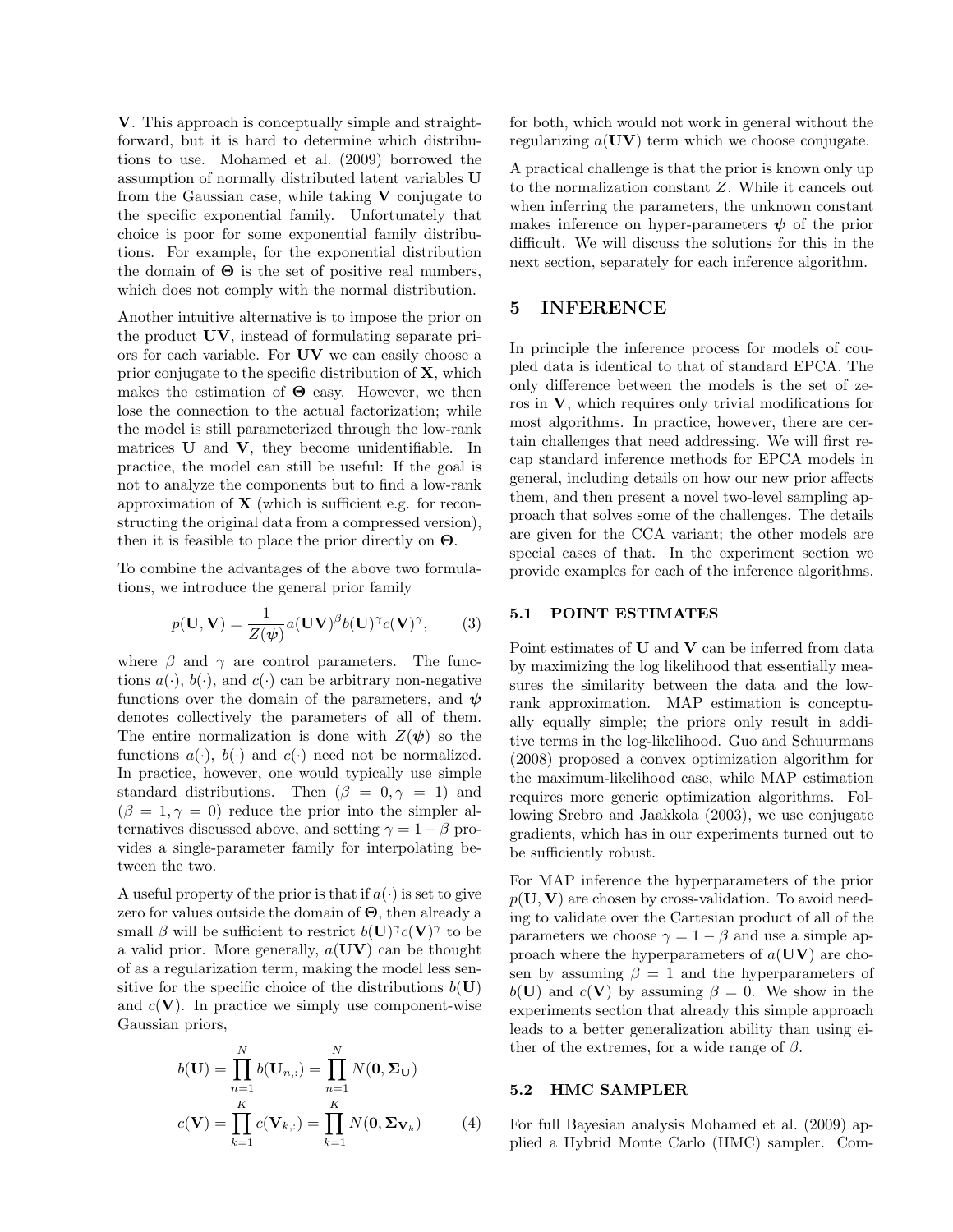pared to standard Metropolis-Hastings (MH) samplers, the HMC typically converges faster in large state spaces due to utilizing the gradient information.

Inferring the hyperparameters is difficult since the prior has an intractable normalization constant. We apply the exchange algorithm of Murray et al. (2006). The algorithm works with standard MH proposals for the hyperparameters  $\psi$  but multiplies the acceptance probability by  $f(\mathbf{U}^*, \mathbf{V}^*|\psi_t)/f(\mathbf{U}^*, \mathbf{V}^*|\psi_{t+1}),$  where U<sup>∗</sup> and V<sup>∗</sup> are auxiliary variables or "replacement data" drawn from the prior using a separate MCMC chain for each posterior sample  $\boldsymbol{\psi}_t$ , and  $f(\mathbf{U}, \mathbf{V})$  equals (3) without the normalization term  $Z(\psi)$ . The algorithm was originally proposed for exact samples; we use randomly initialized MCMC chains sampled until convergence, resulting in an approximative variant.

#### 5.3 ALTERNATING SAMPLER

Without further measures the ECCA model suffers from two kinds of unidentifiability problems, which makes inference difficult. First, the solution is defined only up to a rotation of U (as for EPCA in general). Second, it is hard to make sure the modeling power is divided correctly between the  $U_s$ ,  $U_1$ , and  $U_2$ . For Gaussian BCCA both problems can be solved, by analytically marginalizing the source-specific noise out and finding the right rotation (Klami and Kaski, 2007). Unfortunately, analytic marginalization is not possible for other exponential family distributions, which results in less efficient inference.

We next introduce a novel sampler that utilizes the more efficient solutions for Gaussian models as part of the sampler for general exponential families. The approach is similar to how Hoff (2007) made inference for binary PCA. The intuitive idea is to alternate between two sampling stages. In one stage, we treat the parameters  $\Theta$  as data that a priori follows normal distribution, and learn a factorization  $\Theta = UV$  for that. The other stage then updates  $\Theta$ , taking into account both the exponential family likelihood and the conjugate prior  $a(UV)$ .

The practical sampling algorithm, coined GiBECCA, proceeds by alternating between two separate sampling steps implementing the above idea. Given the current sample for  $\Theta$  we apply the Gibbs sampler for Gaussian BCCA (Klami and Kaski, 2007), treating Θ as data. This gives a new posterior sample for  $\mathbf{U}_S$ and V, as well as a block-diagonal noise covariance  $\Sigma = [\mathbf{V}_1 \mathbf{V}_1^T, \mathbf{0}; \mathbf{0}, \mathbf{V}_2 \mathbf{V}_2^T]$  obtained by marginalizing out  $U_1$  and  $U_2$ . During this step, we can also easily infer the hyperparameters of  $b(U)$  and  $c(V)$ , since the full prior is the product of them and hence the normalization constant is tractable.

Next, we sample a new parameter matrix  $\Theta^*$  given the data and the current values for the model parameters, using MH. The trick is to use the predictive distribution of the Gaussian BCCA as the proposal distribution for  $\Theta$ . It produces parameters that are approximately normal and for which the factorization can effectively be found, yet the likelihood part takes the true distribution correctly into account. In detail, the proposals are drawn independently for each data point *n* from  $N(\mathbf{U}_{S}^{(n,:)}\mathbf{V}, \Sigma)$ . For each element  $\mathbf{\Theta}_{nd}^{*}$ the new value is then accepted with probability

$$
\min \left(1, \frac{p(\mathbf{X}_{nd}|\boldsymbol{\Theta}^*_{nd})a(\boldsymbol{\Theta}^*_{nd})^{\beta}}{p(\mathbf{X}_{nd}|\boldsymbol{\Theta}_{nd})a(\boldsymbol{\Theta}_{nd})^{\beta}}\right),
$$

which takes into account both the likelihood and the remaining part of the prior. Possible domain constraints are taken into account by always rejecting proposals leading to  $a(\mathbf{\Theta}^*) = 0$ . The  $a(\mathbf{\Theta})$  part can be interpreted directly as a regularizing term for which fixing the hyperparameters manually is the right solution. For example, for binary data we can choose  $a(\Theta)$ as the symmetric beta distribution, which enables interpreting  $\beta$  directly as the strength of the prior. Similarly, for count data we can use a gamma prior, where  $\beta$  controls the variance of the counts.

### 6 EXPERIMENTS

#### 6.1 SUPERVISED EPCA

The first empirical experiment shows the importance of separately modeling the data-specific noise in supervised learning. Using artificial toy data, we demonstrate the difference between supervised EPCA (SEPCA) and EPLS.

We created binary data from the model (2) with  $K_S = 1, K_2 = 5, D_1 = 1, \text{ and } D_2 = 20.$  We used 50 samples for training and 950 for testing. We found the MAP estimate of the parameters with  $\beta = 0$  and  $\gamma = 1$ for the prior, and compared the models in the task of predicting  $Y_1$  for the left-out testing samples, using prediction error as the performance measure. The results were averaged over 80 random data sets.

As the shared source is only one-dimensional, it is possible to reach maximal prediction accuracy already with one component. However, SEPCA with just one component did not find the true solution as it is confused by the noise specific to  $\mathbf{Y}_2$ . The model will still reach the optimal prediction accuracy, but requires 6 components for it (Figure 2). The trick of Rish et al.  $(2008)$ , lowering the importance of modeling  $\mathbf{Y}_2$ , helps by improving the predictive performance for low numbers of components, but still as many components are needed for optimal performance.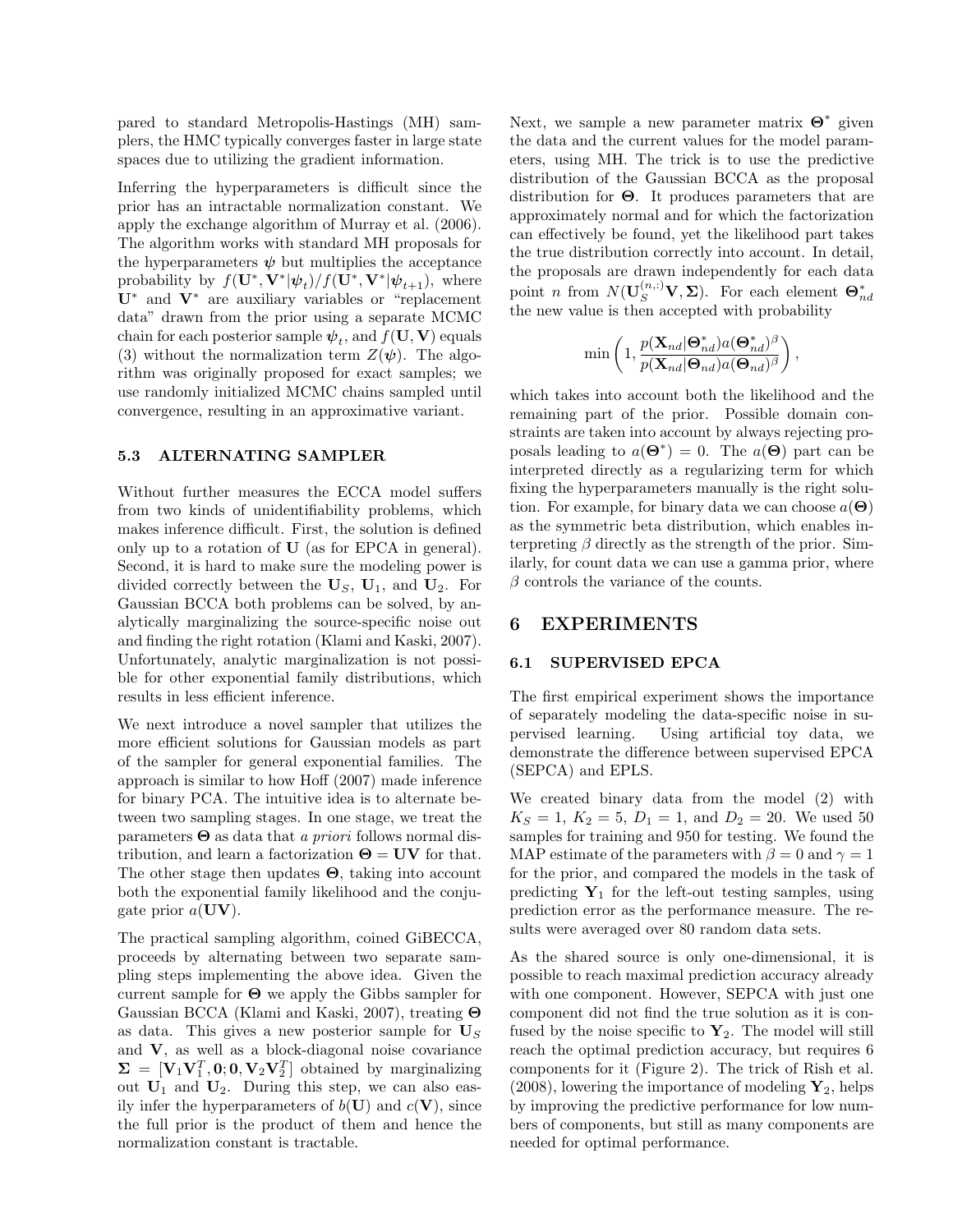

Figure 2: Prediction errors (lower is better) for the supervised EPCA experiment. The solid line depicts the error for a one-component EPLS-solution, while the other two curves are classical SEPCA models. The dashed line assumed equal modeling power for the target and covariates, while the dotted line weights the covariate modeling part with  $\alpha = 10^{-3}$ . A wide range of values result in similar performance (not shown).

EPLS, instead, found the true one-dimensional shared space, while modeling all the source-specific noise with separate components. Hence, it achieved the same predictive performance already with a single component, and for  $1 - 5$  components it was significantly more accurate  $(p < 0.05$ , t-test with Bonferroni correction). It is worth noting, however, that the computational load for optimal prediction is comparable; SEPCA required 6 components, while EPLS required 1 shared and 5 noise components. The added benefit of EPLS is primarily in interpretation.

#### 6.2 THE EFFECT OF THE PRIOR

In Section 4 we presented a family of prior distributions controlled by the regularization parameter  $\beta$  (we set here  $\gamma = 1 - \beta$ . Here we illustrate how the combination improves the predictive performance of the model on the UCI SPECT data (http://archive. ics.uci.edu/ml/datasets/SPECT+Heart). We solve the standard PCA task of missing value imputation with one component for 100 values of the regularization parameter, and measure the performance as the reconstruction quality (log-likelihood).

As the data is binary, we choose the Bernoulli distribution and prior

$$
a(\mathbf{UV}) = \prod_{n=1}^{N} \prod_{d=1}^{D} Beta(\lambda + 1, \nu - \lambda + 1).
$$

with the computationally simple assumption of individual Gaussian priors for  $U$  and  $V$  as in (4) with  $\Sigma_{\mathbf{U}} = \sigma_{\mathbf{U}}^2 \mathbf{I}$  and  $\Sigma_{\mathbf{V}_k} = \sigma_{\mathbf{V}}^2 \mathbf{I}$   $\forall k$ . We then find the



Figure 3: Illustration of the reconstruction quality with different values of the regularization parameter. For each  $\beta$  we used 10 random initializations and included all of the results in the plot to illustrate that already the simple conjugate gradient algorithm always converges to the global optimum. The best generalization ability is obtained with  $\beta \approx 0.4$ , and the smooth curve indicates that the choice is robust and generalizes for further independent test sets (not shown).

MAP solution with conjugate gradients.

The main purpose of the experiment is to illustrate the effect of the regularization parameter  $\beta$ . We first learn suitable values for the hyperparameters for  $\beta = 0$ and  $\beta = 1$  separately with simple cross-validation, resulting in values  $\sigma_{\mathbf{V}}^2 = 100, \ \sigma_{\mathbf{U}}^2 = 0.001, \ \lambda = 0.1,$ and  $\nu = 0.2$ . We then vary the  $\beta$  parameter, keeping the hyperparameters fixed, and show (Figure 3) that the optimal predictive performance is obtained with  $\beta$ around 0.4. That is, regularizing a model with separate priors for U and V by conjugate prior on UV improves the predictive performance.

### 6.3 EXPONENTIAL FAMILY CCA

#### 6.3.1 Classification in the joint space

CCA finds a shared representation that contains the variation to both data sources. The ability to do that can be indirectly measured by attempting to classify the samples given the shared representation. On an artificial data where the shared variation is known to be relevant (i.e., predictive of the class labels), a model extracting the true shared variation should have the best performance.

We created two collections of toy data sets from the model in Figure 1 with  $K_S = 1$ ,  $K_1 = 2$  and  $K_2 =$ 2. The first collection was binary and the second was count data. We chose  $N = 50$  and  $D_1 = D_2 = 20$ , and learned four different variants of CCA for 10 randomly created data sets to study the effect of the link function and inference algorithm. First, we applied standard linear CCA to obtain a baseline. Bayesian Gaussian CCA (Klami and Kaski, 2007), which has an incorrect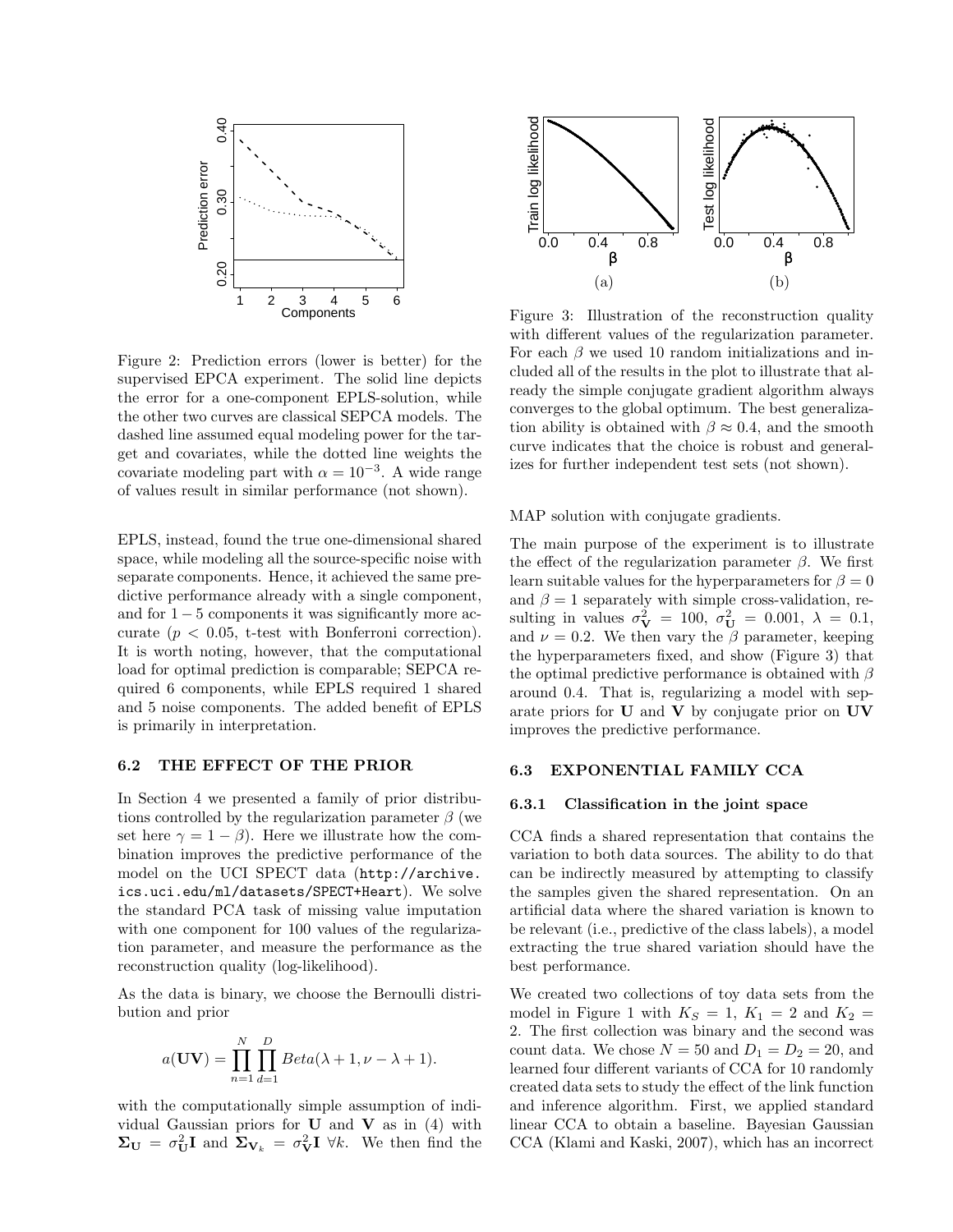

(c) Time between non-correlated samples

Figure 4: Performance of CCA variants, measured as the classification error of a K-nearest neighbor classifier  $(K = 9)$  in the shared latent space. For both Bernoulli (a) and Poisson (b) observations the two inference algorithms for exponential family CCA (GiBECCA and HMC) outperformed the Gaussian variant (BCCA) and standard CCA baseline (the boxplots show the 25%, 50% and 75% quantiles). The difference is particularly clear for the skewed Poisson distribution (b), where making the incorrect Gaussianity assumption even decreases the performance compared to classical CCA. GiBECCA and HMC have comparable accuracy for both data types, but the former is an order of magnitude faster, having only a small overhead over the Gaussian Gibbs sampler (c). The numbers show the mean CPU time between non-correlated posterior samples (autocorrelation below 0.1).

link function here (namely the identity function), is comparable with CCA on the binary data, but worse on the skewed count data (Figure 4).

The exponential family CCA with correct distributional assumptions outperformed the alternatives for both data sets. For binary data the standard models are reasonable but still worse than the exponential family variants, whereas for the count data the difference is considerable. We show results for both the HMC sampler and GiBECCA, using mild regularization with  $\beta = 0.1$  for both. The accuracy of both inference methods is comparable for both data types, but GiBECCA is an order of magnitude more efficient, largely due to the inefficiency caused by inference of the hyperparameters in the HMC sampler.

#### 6.3.2 Movie data

To demonstrate the data analysis capabilities of Bayesian ECCA, we analyze a small collection of

movies described with two views, selected from information available in the Allmovie database (http: //www.allmovie.com/). The first view is the binary bag-of-words representation of a brief description of the movie, while the other is a multivariate genre classification in binary format. Each movie may belong to a subset of 10 genres, which extends the task beyond supervised visualization or SPCA.

Our main interest is in demonstrating the capability of ECCA to separate shared information from structured "noise" present in only one of the views. Hence, we manually construct the representation of the content descriptions to contain both. We manually choose a subset of terms (total of 32 terms) for the bag-of-words representation, so that half of the terms were chosen as genre-related and half were other terms chosen near the genre-related terms in frequency order to provide a contrast group. As an example, the most frequent terms in the genre-related set are love, comedy and drama, while the corresponding words in the noise set are two, woman, some, chosen because their frequency matched best the genre-related words.

We apply GiBECCA on this data, aiming to extract the components that best capture the genre variation. Figure 5 shows the first two shared projection vectors, that is, the first two rows of  $V$ . We immediately see that the part covering the noise-terms in  $V_{S2}$  is close to zero for all terms, showing that the shared components do not capture description-specific noise. At the same time, each projection picks a subset of genrerelated terms and actual genre memberships. Closer inspection of the features reveals that the first component separates romantic movies from action movies, while the second component mainly separates familytargeted genres (cartoons, family movies) from drama.

# 7 DISCUSSION

We presented a general framework for matrix factorizations or projection methods in the exponential family, and derived methods for analyzing coupled data sources. We also introduced a new family of prior distributions for the Bayesian analysis of EPCA models. We combine separate priors on the latent variables and projections, needed to make the solution identifiable and interpretable, with a regularizing prior specified directly for the natural parameters of the exponential family. As a result we can make computationally tractable assumptions for the latent variables while still getting a valid prior. The prior is known only up to a normalization constraint, but we show how it it still possible to infer even the hyperparameters of the prior. This is particularly efficient in our new sampler that uses a Gibbs sampler for the Gaussian